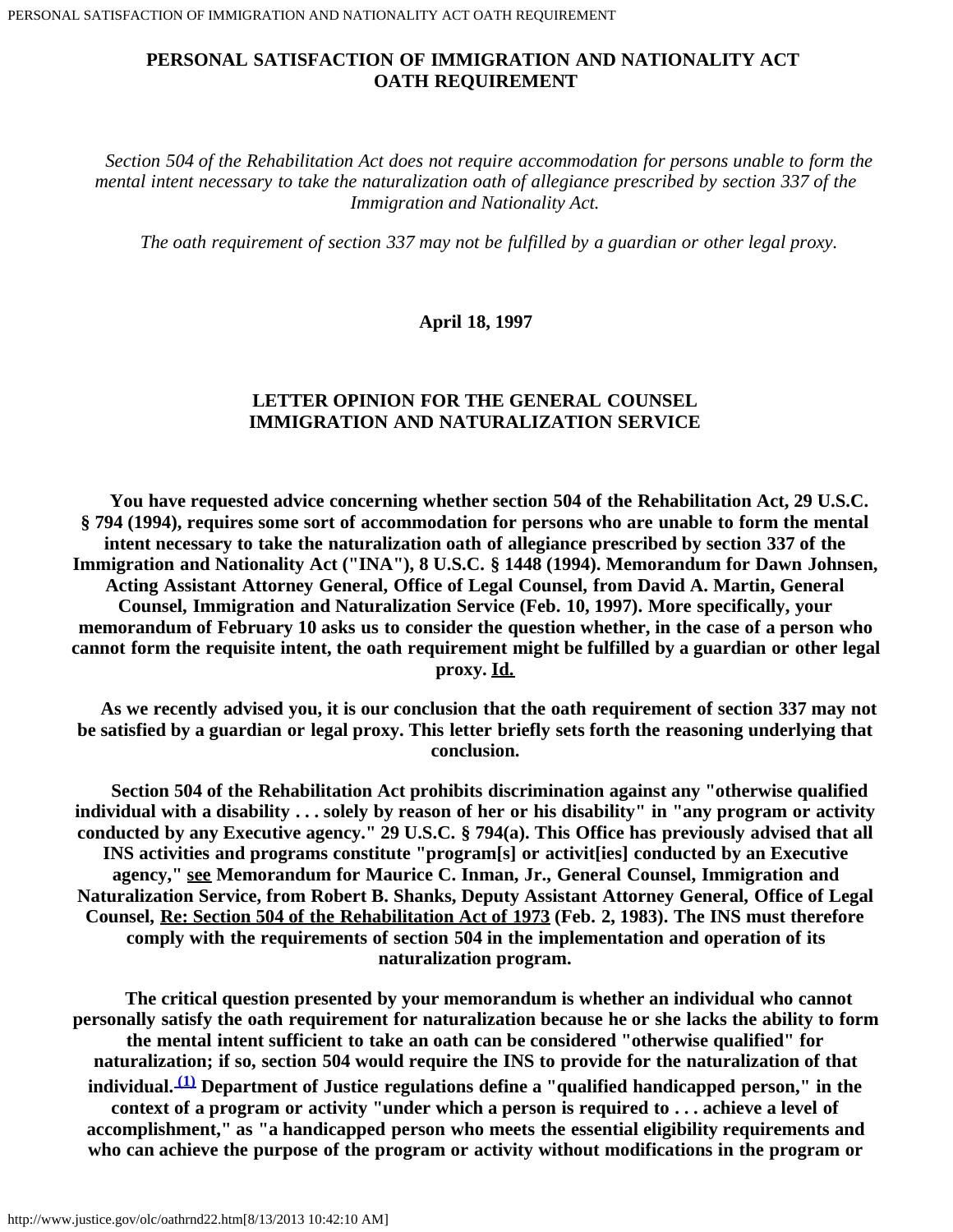**activity that the agency can demonstrate would result in a fundamental alteration in its nature." 28 C.F.R. § 39.103 (1996). In other words, an individual would be "otherwise qualified" for a program if he or she could meet the essential eligibility requirements of that program, either without any modification at all, or with "reasonable" modifications. A particular program modification or accommodation is "reasonable," and therefore required under section 504, only if an examination of the basic nature or purpose of the program reveals that the requirement in question is not "fundamental" or "essential" to the accomplishment of that purpose. See School Bd. of Nassau County v. Arline, 480 U.S. 273, 287 n.17 (1987) (accommodation is "reasonable" if it does not "require[] a fundamental alteration in the nature of [the] program" or does not "impose[] undue financial and administrative burdens") (alteration in original) (citations omitted).**

 **Case law makes clear that, where a program requirement is found to be essential to the program, section 504 does not mandate an accommodation that would alter or eliminate that requirement. Compare, e.g., Borkowski v. Valley Cent. School Dist., 63 F.3d 131 (2d Cir. 1995) (school board not required to accommodate disabled teacher who could not manage classroom alone if ability to manage classroom alone was essential function of job); Bradley v. University of Texas M.D. Anderson Cancer Ctr., 3 F.3d 922 (5th Cir. 1993) (hospital not required to accommodate HIVpositive surgical technician where essential function of technician's job was to be present at and assist in the operative field), cert. denied, 510 U.S. 1119 (1994); and Gilbert v. Frank, 949 F.2d 637 (2d Cir. 1991) (postal service not required to accommodate disabled man who sought postal clerk position, where accommodation required waiver of essential functions of lifting and handling 70 pound mail bags) with Strathie v. Department of Transp., 716 F.2d 227 (3d Cir. 1983) (where essential nature of school bus driver licensing program was to prevent only appreciable safety risks, rather than all potential safety risks, state must accommodate individual bus drivers who wear hearing aids); Galloway v. Superior Court, 816 F. Supp. 12 (D.D.C. 1993) (where visual observation was not essential function or attribute of juror's duties, state court required to accommodate blind individuals in juror program); and Wallace v. Veterans Admin., 683 F. Supp. 758 (D. Kan. 1988) (where it was not essential to registered nurse program that each and every registered nurse administer narcotic injections, hospital must accommodate registered nurse who was recovering from chemical dependency). The accommodation you have suggested -- that a guardian or other legal proxy satisfy the oath requirement of section 337 on behalf of an individual who cannot form the requisite mental intent -- would thus be considered "reasonable" under section 504 only if personal satisfaction of the oath requirement is not essential to naturalization.**

 **An analysis of the statutory scheme that Congress has established for naturalization, and the function of the oath of allegiance within that process, convinces us that personal satisfaction of the oath requirement is essential to naturalization. At its core, naturalization concerns the establishment of a relationship between the individual and the state. See generally T. Alexander Aleinikoff, Citizens, Aliens, Membership and the Constitution, 7 Const. Commentary 9 (1990). In defining the prerequisites for this relationship, Congress always has required some form of an oath of allegiance. See, e.g., Act of March 26, 1790, 1 Stat. 103; see also Charles Gordon, Stanley Mailman & Stephen Yale-Loehr, 4 Immigration Law and Procedure § 96.05[1] (1996) ("Gordon, Mailman & Yale-Loehr"). The naturalization oath set forth in the INA simultaneously affirms an individual's intent to become a U.S. citizen and to renounce "all allegiance and fidelity to any foreign prince, potentate, state or sovereignty," 8 U.S.C. § 1448(a), as well as his or her willingness to assume all the duties of citizenship required by the United States. By including this oath requirement and mandating strict compliance therewith, see 8 U.S.C. § 1421(d) (1994) ("A person may only be naturalized as a citizen of the United States in the manner and under the conditions prescribed in this subchapter and not otherwise."), Congress has made individual volition, as manifested through the oath of allegiance, fundamental to naturalization. See Gordon, Mailman & Yale-Loehr § 91.02[1] (in contrast to citizenship at birth, which is acquired automatically, naturalization involves individual volition).**

 **That Congress considers the oath requirement central to the naturalization process is underscored by the fact that Congress has crafted various statutory accommodations of the oath**